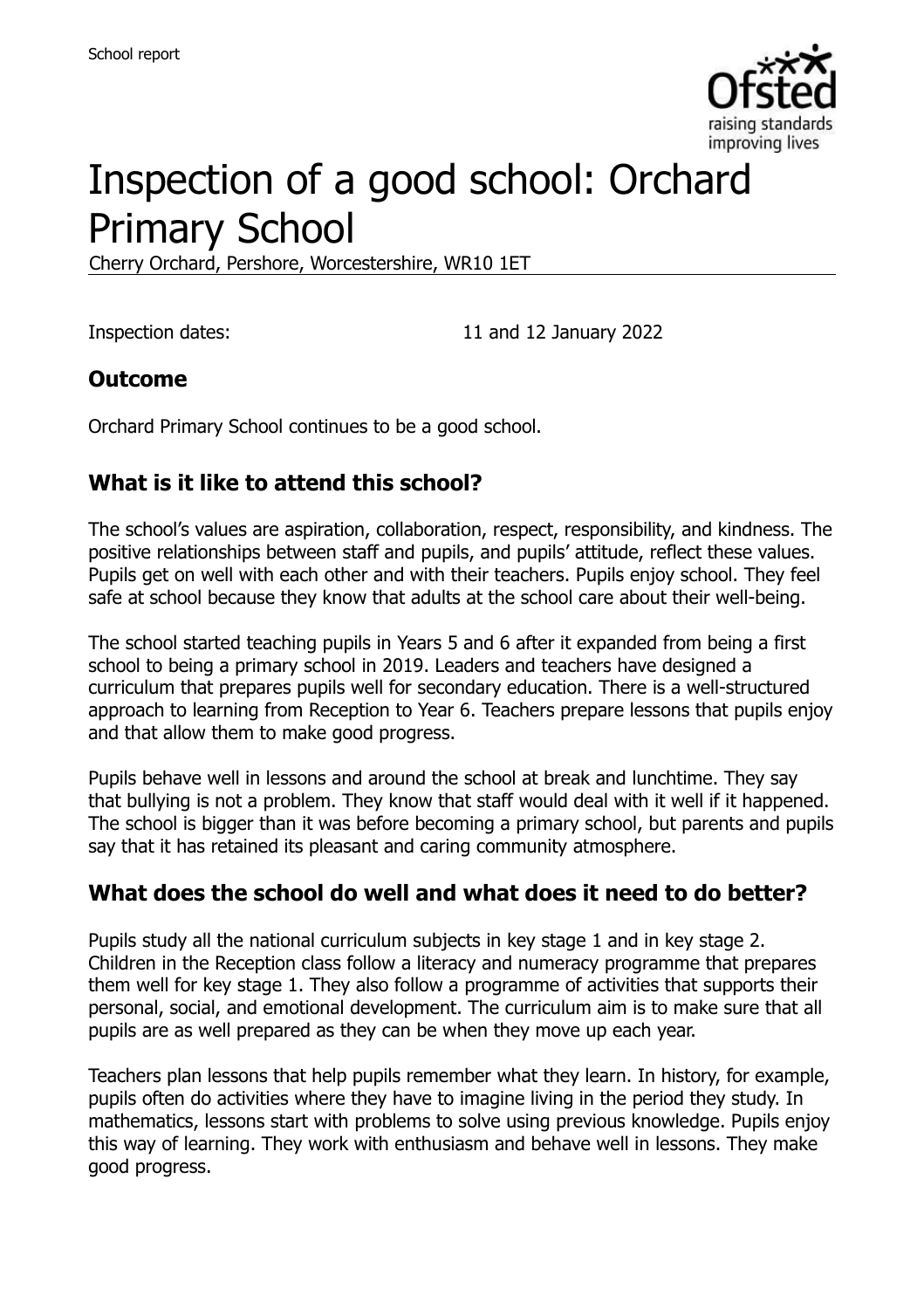

Since the school joined a multi-academy trust, teachers have worked with colleagues from the other schools to develop trust-wide systems for assessing pupils' progress. Systems to check and record progress in English, mathematics and science were developed first and are well established. Interruptions caused by COVID-19 have delayed the development of the assessment systems in other subjects. Leaders of these subjects are aware that they need to catch up. They are in the process of developing systems of checking and recording progress to ensure that they better identify and address misconceptions and gaps in pupils' knowledge.

Children have phonics lessons as soon as they start in Reception. Teachers and teaching assistants are quick to identify children who have difficulties learning to read. They support them with extra phonics sessions and help them to keep up with the rest of the class. Phonics teaching and support continues throughout Year 1 and Year 2. By Year 3 all pupils are fluent readers. Making sure that pupils learn to read well and enjoy reading is one of the school's top aims. Teachers read stories to their class every day. They also expect pupils to read at home every day.

The school offers pupils many opportunities to develop into well-rounded individuals. Pupils can volunteer to be elected to the school council, eco council, or learning council. They can learn a musical instrument or take part in a residential visit to an outdoor activity centre. The school organised a week of activities during Black History Month. Pupils learn about different faiths and are receptive to the need to respect other people's beliefs and cultures.

Leaders and staff are proud of the school's community spirit and inclusive ethos. They want all pupils to enjoy school life to the full and to make progress. They make sure that pupils with special educational needs and/or disabilities (SEND) get effective support. Teachers and teaching assistants take the needs of pupils with SEND into account when they plan lessons and other activities. The school's special educational needs coordinator checks that the support that pupils with SEND get is appropriate and effective.

Leaders and staff work well together as a team. Staff acknowledge that leaders try to ensure that their workload is manageable. They feel that leaders listen to their views and support them well.

The school benefits from being part of the multi-academy trust. Leaders and staff collaborate across the trust and support each other's improvement initiatives. Governors and trust directors work well together to support leaders.

# **Safeguarding**

The arrangements for safeguarding are effective.

All members of staff receive regular training and are vigilant. They are confident to identify and report issues. Leaders work well with families and external agencies to protect children who are at risk.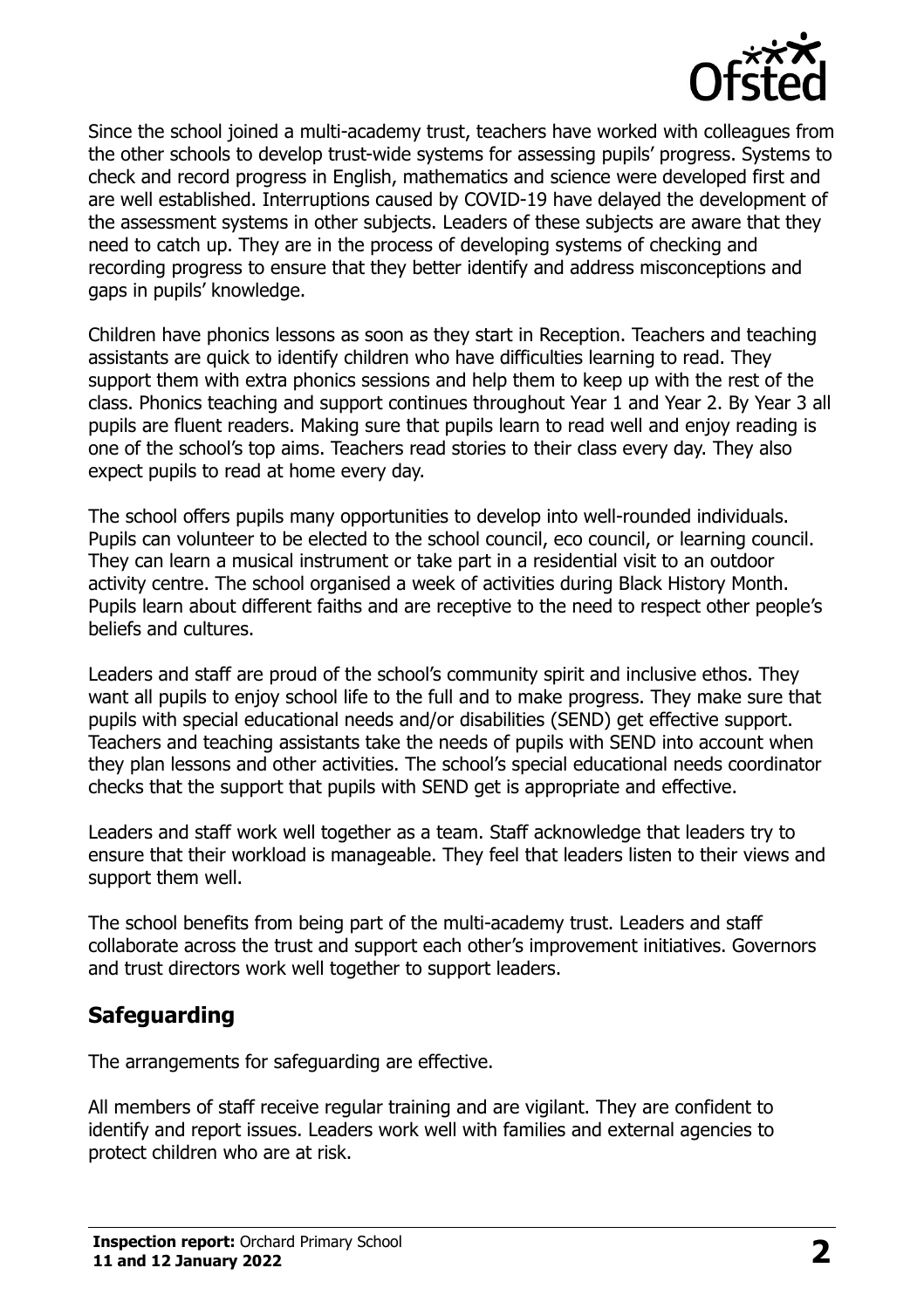

Leaders and some governors are trained in safer recruitment and in the management of concern about staff.

Pupils learn about managing risks in their everyday life, including road safety. Staff teach them about using the internet and social media in a safe way, and to avoid inappropriate behaviour.

# **What does the school need to do to improve?**

# **(Information for the school and appropriate authority)**

■ Assessment is not used as effectively in foundation subjects as it is in English, mathematics and science. Consequently, teachers do not identify and address pupils' misconceptions and gaps in learning as well as they should. Senior leaders should ensure that assessment is used equally effectively in all subjects.

### **Background**

When we have judged a school to be good, we will then normally go into the school about once every four years to confirm that the school remains good. This is called a section 8 inspection of a good or outstanding school, because it is carried out under section 8 of the Education Act 2005. We do not give graded judgements on a section 8 inspection. However, if we find evidence that a school would now receive a higher or lower grade, then the next inspection will be a section 5 inspection. Usually this is within one to two years of the date of the section 8 inspection. If we have serious concerns about safeguarding, behaviour or the quality of education, we will deem the section 8 inspection as a section 5 inspection immediately.

This is the second section 8 inspection since we judged the predecessor school, Cherry Orchard First School, to be good in April 2016.

#### **How can I feed back my views?**

You can use [Ofsted Parent View](https://parentview.ofsted.gov.uk/) to give Ofsted your opinion on your child's school, or to find out what other parents and carers think. We use information from Ofsted Parent View when deciding which schools to inspect, when to inspect them and as part of their inspection.

The Department for Education has further quidance on how to complain about a school.

If you are the school and you are not happy with the inspection or the report, you can [complain to Ofsted.](https://www.gov.uk/complain-ofsted-report)

#### **Further information**

You can search for [published performance information](http://www.compare-school-performance.service.gov.uk/) about the school.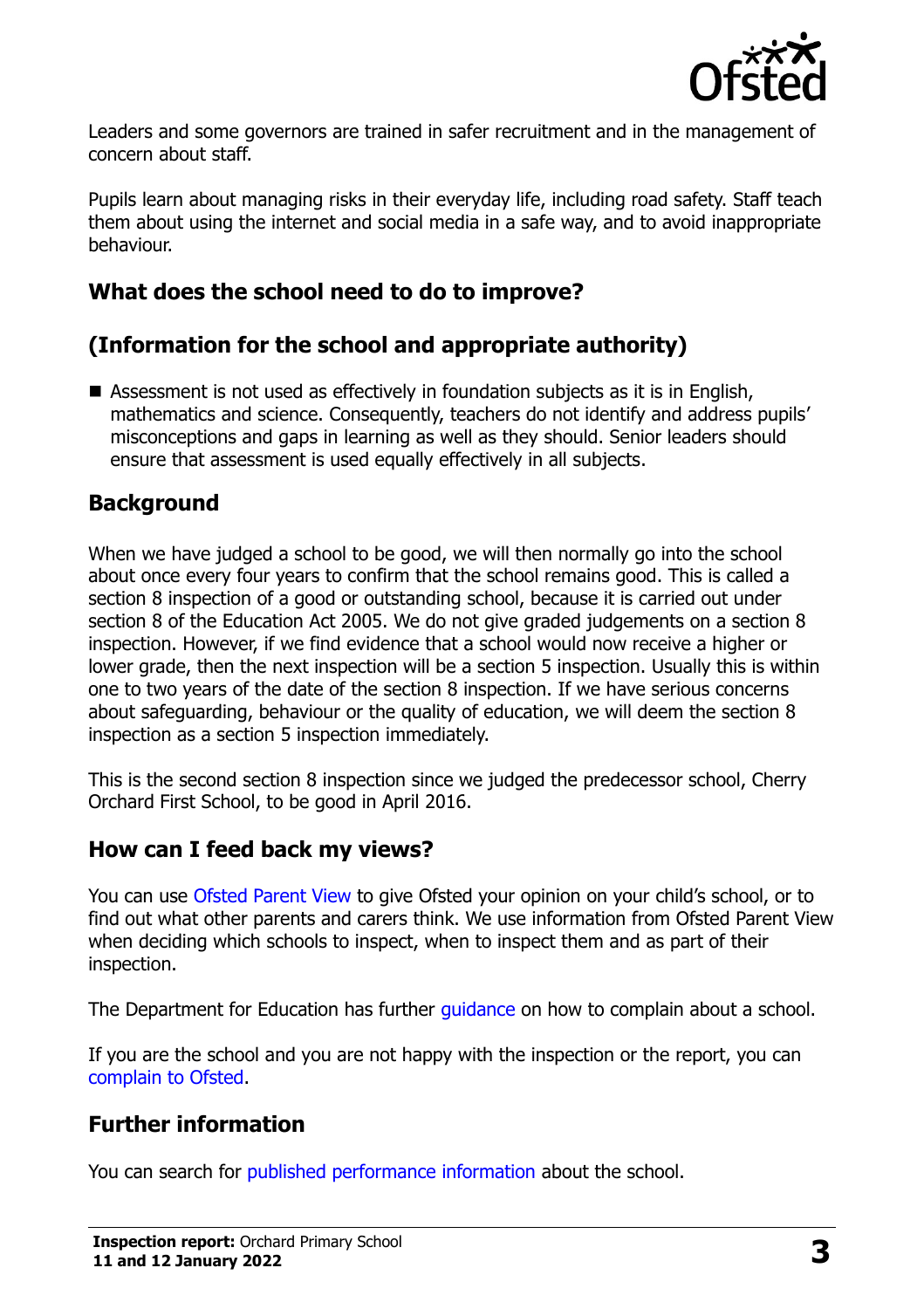

In the report, '[disadvantaged pupils](http://www.gov.uk/guidance/pupil-premium-information-for-schools-and-alternative-provision-settings)' refers to those pupils who attract government pupil premium funding: pupils claiming free school meals at any point in the last six years and pupils in care or who left care through adoption or another formal route.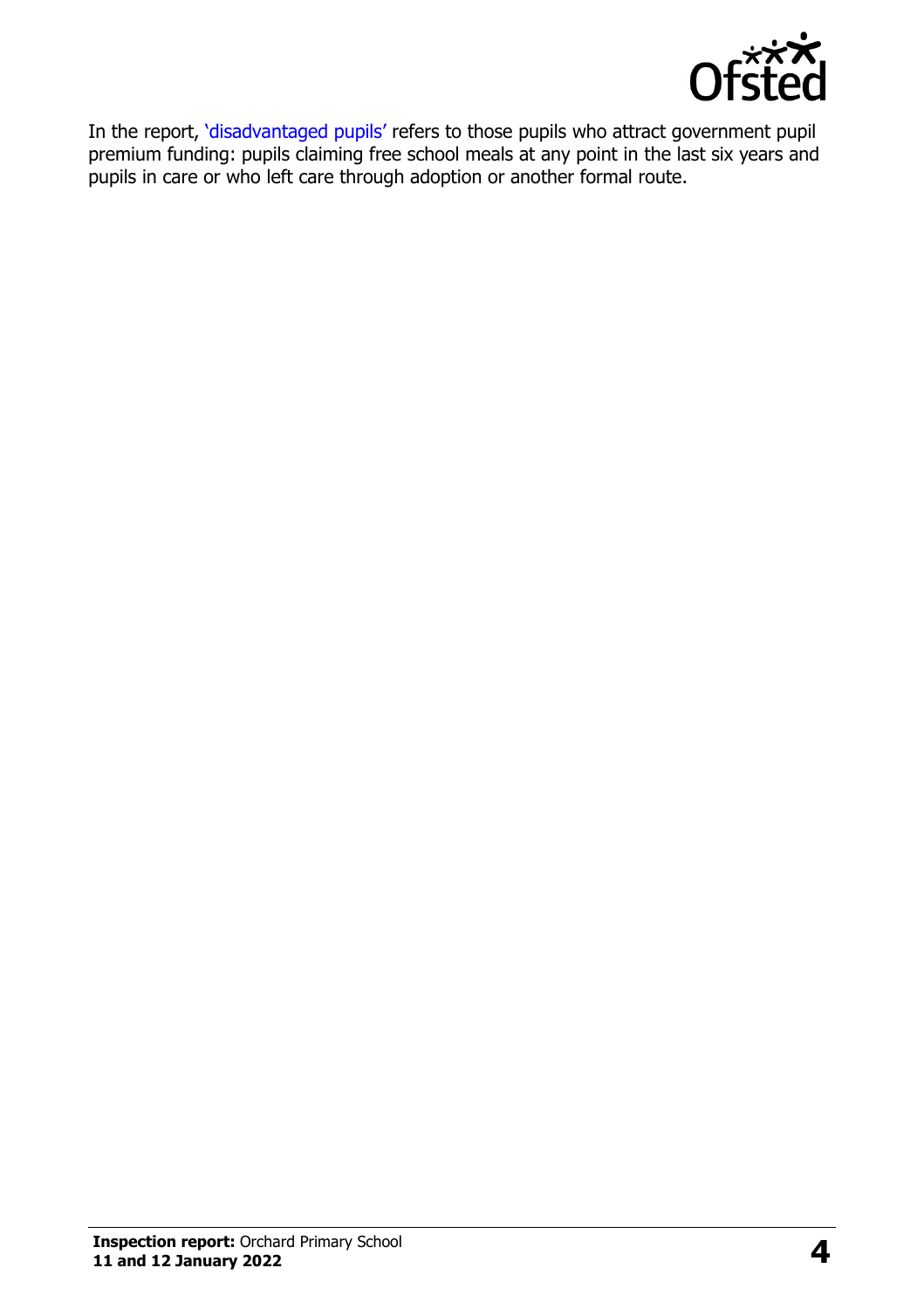

# **School details**

| Unique reference number             | 144457                                                               |
|-------------------------------------|----------------------------------------------------------------------|
| <b>Local authority</b>              | Worcestershire                                                       |
| <b>Inspection number</b>            | 10212188                                                             |
| <b>Type of school</b>               | Primary                                                              |
| <b>School category</b>              | Academy converter                                                    |
| Age range of pupils                 | 5 to 11                                                              |
| <b>Gender of pupils</b>             | Mixed                                                                |
| Number of pupils on the school roll | 197                                                                  |
| <b>Appropriate authority</b>        | The governing body                                                   |
| <b>Chair of governing body</b>      | <b>Richard Patterson</b>                                             |
| <b>Headteacher</b>                  | Sarah Bitcon                                                         |
| Website                             | http://www.orchardprimary.org.uk                                     |
| Date of previous inspection         | 5 November 2020, under section 8 of the<br><b>Education Act 2005</b> |

# **Information about this school**

- The school formed the Avonreach Academy Trust with Norton Juxta Kempsey CofE Primary School, Inkberrow Primary School and Pershore High School on the 1 August 2017.
- The school became a primary school in September 2019.

# **Information about this inspection**

- This was the first routine inspection the school received since the COVID-19 pandemic began. The inspector discussed the impact of the pandemic with school leaders and has taken that into account in his evaluation of the school.
- The inspector met with the headteacher, who is also the designated safeguarding lead (DSL); the acting deputy headteacher; and the special educational needs coordinator. The inspector also spoke with the chair of the governing body, the multi-academy trust's chief executive officer, and four governors.
- The inspector carried out deep dives in these subjects: early reading, history, and mathematics. For each deep dive the inspector met with subject leaders, looked at curriculum plans, visited a sample of lessons, spoke to teachers, spoke to some pupils about their learning, and looked at samples of pupils' work.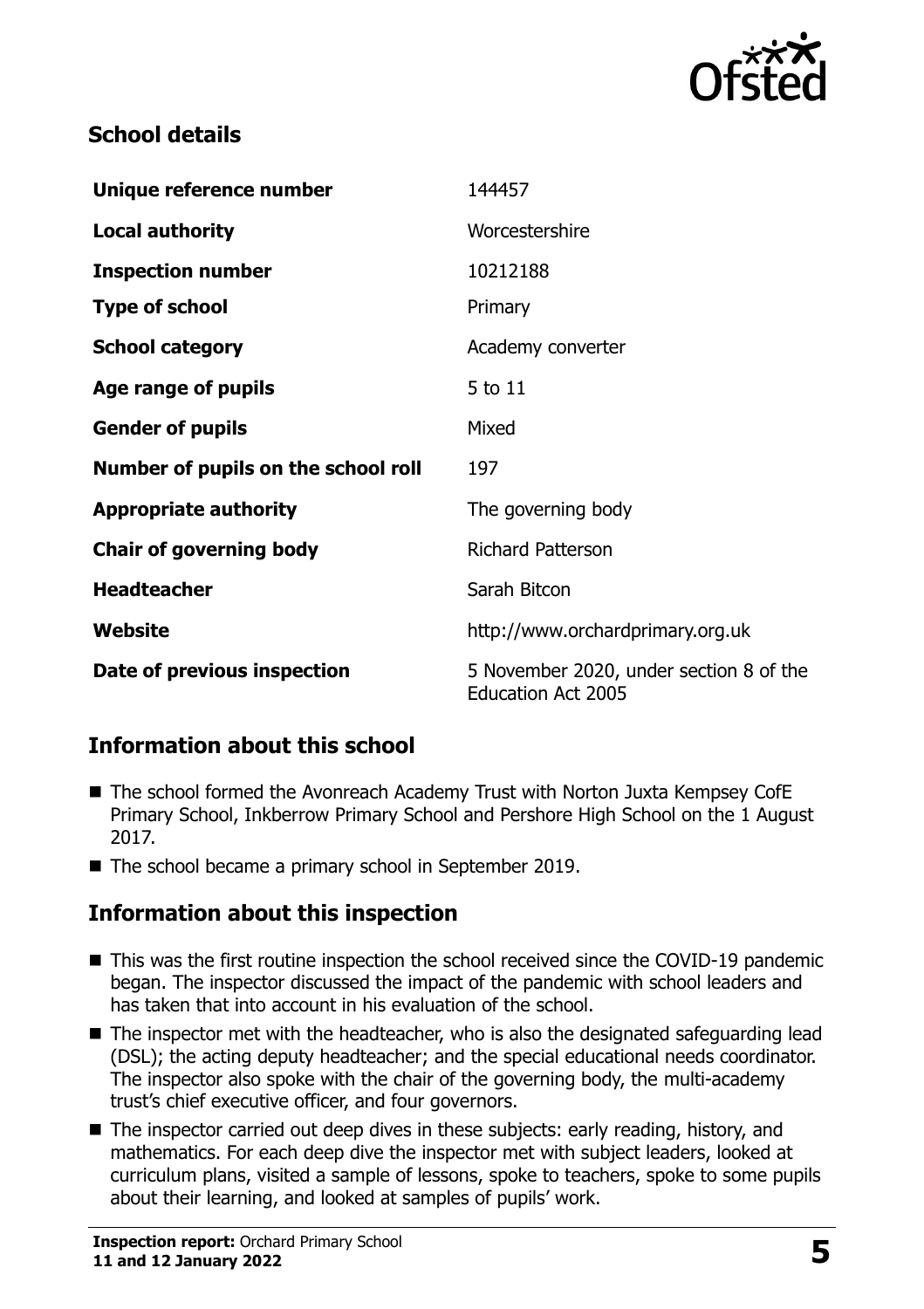

- The inspector checked safeguarding arrangements and school records. The inspector discussed safeguarding policies and case studies with the DSL. He talked to teachers and other staff about the safeguarding training they had received and how they put this training into practice.
- The inspector observed pupils' behaviour at lunchtimes and talked to parents at the end of the school day.
- The inspector considered responses to Ofsted Parent View, Ofsted's online inspection questionnaire, including written responses. He also considered responses from staff to their online inspection questionnaire.

#### **Inspection team**

Patrick Amieli, lead inspector **Ofsted Inspector**